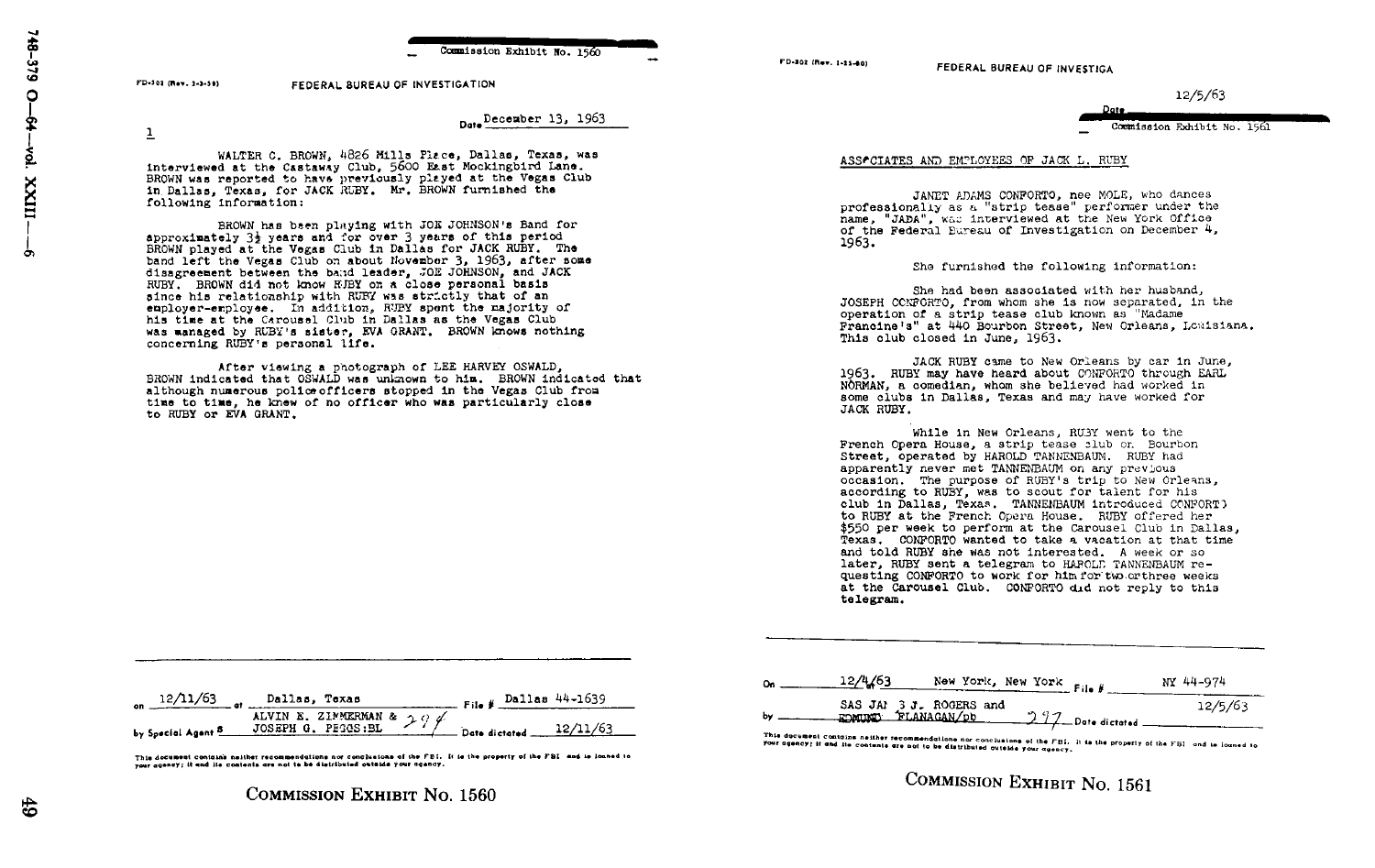2 .

NY 44-974

CONTORTO drove to Dallas, Texas the end of June, 1963 for a vacation. Her recollection is that<br>"PAPPY" DOLSON, who is well-known in the Dallas area,<br>"PAPPY" DOLSON, who used Olyh whom the Pasin met RHT June, 1963 for a vacation. Her recollection is that one, took her to the Carousel Club where she again met RUBY.

RUEY again tried to hire her asking her to work for just two weeks. At first she refused, but then consented to work at the Carousel Club and did begin performing there on July 17, 1963 under a two month contract at a salary of \$300 a week. Her understanding was that if her act went over well In the club, RUBY would raise her salary to \$550 per week.

She later found out that RUBY had penciled In on the contract that it was renewable only at his option and she had no right to cancel the contract on its' expiration, September 17, 1963.

She signed <sup>a</sup> new contract on September 17, 1963 for \$300 per week. This contract was to last until Tanuary 1, <sup>1964</sup> and she, at first, thought her weekly salary was to be \$350. This contract was signed through theatrical agent, JACK COLE of Dallas, Texas and was to contain a mutual cancellation option at the end of the contract term.

CONFORTO found out later that RUBY had apparently prior to the signing of the contract, changed the terms so that only he had the option to cancel at the end of the contract term.

CONFORTO explained that she would be paid each<br>Monday, by check which she immediately had RUBY cash, and<br>had RUBY cash, and the smounts deducted she was never able to understand the amounts deducted<br>from her salary by RUBY. She frequently tried to from her salary by RUBY. She frequently tried to<br>discuss this matter with him, but he always told her<br>that he was busy and she nayer did finally settle th that he was busy and she never did finally settle this matter with him. This was constantly a matter of contention between her and RUBY .

### $298$

# COMMISSION EXHIBIT No. 1561-Continued

3 .

#### NY 44-974

Near the end of October, 1963. CONFORTO was staying at a motel in Dallas, Texas and had her<br>son, now age 24, with hand the man illusticated son, now age  $3<sub>2</sub>$ , with her. She was ill with cold and wanted to take Thursday and Friday off.<br>RUBY was incensed because she wanted to take time off and apparently did not believe that she was 111. She was treated at the motel by a Doctor HESSER, and she did not work on Thursday, which she believed was October 24, 1963.

She did work on Friday, October 25, 1963<br>and she noticed that RUBY seemed very angry with her<br>apparently because she had not worked on the previous day. At the end of her number on Friday, October 25,  $1963$ , RUBY turned off the lights at the end of her act to

She worked on October 26, 1963 and told RUBY<br>that she wanted to take Sunday and Monday off and he<br>became very incensed at this. At about 5:15 p.m. on<br>Tuesday, RUBY sent a telegram to CONFORTO telling her<br>that she was fired

The following day, Wednesday, she went to compute The CaV and the CAV in Dallas, Texas and complained to PALMER about her dispute with RUPY. Here is well are the very intimed to the following Sunday and then pick up all he was afraid that he might do some damage to her gowns which were in the club and which she indicated were expensive.

## COMMISSION EXHIBIT No. 1561–Continued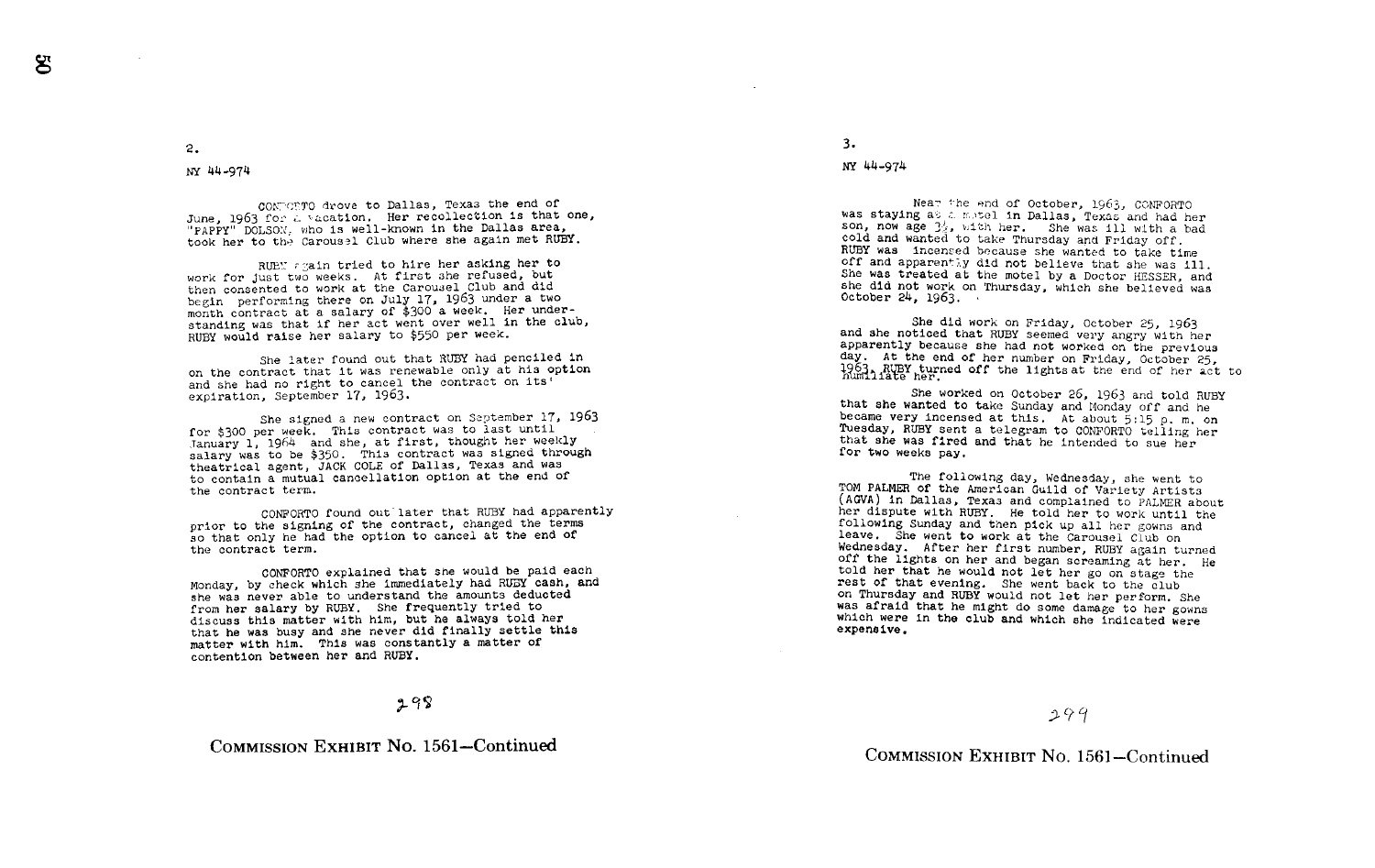### NY 44-974

On October 31, 1963 she went to see Judge RICHBERG, and signed a warrant against RUBY. She explained that .he worely wanted a restraining order against RUBY and did not want him arrested. However, someone at the court informed her that she could not get a restraining order since she worked in the same building with RUBY. She also had explained the purpose of signing this warrant to Judge RICHBERG,

On Friday night, she went to Judge RICHBERG's court and RUBY was there after apparently having been arrested. In a loud voice, RUBY made accusations against her, accused her of beinga prostitute and of entertaining men in her motel room where she was residing with her son. She does not know the exact outcome of this court action, however, she did not work at the club again and the following Sunday, she want to the club and picked up her gowns.

While she was employed at the club, she noted that RUBY frequently used obscene language in her presence and in the presence of the other female employees . He had on only one occasion asked her to go on a date with a friend of his who was in Dallas on a visit, but she refused .

On one occasion, RUBY asked her to move into his apartment indicating that their relationship would be a platonic one, but she refused. She described RUBY as emotional, nervous and the type who loved to be the center of attraction. He liked people to consider him a "colorful person and a character ."

He was always hustling, trying to build up business for his club and occasionally when people were waiting in line to get into other strip tease clubs, he would talk to people on these lines and try to get them to go to his club.

 $5.$ 

NY 44-974

While she was at the club, someone whose<br>identity she does not knew, complained that her act<br>was "too strong". When RUBY heard this, he accused her of trying to ruin him and the club. She talephonically contacted some official, name unknown, in Dallas, Texas and requested that they view her act and she would make any necessary changes. She believed her act was then approved.

RUBY was the type who liked to tell people that the police let him "get away with things at his club", because of his friendship with the police, but she did not believe that this was true .

She had on several occasions, noticed a<br>bulge on RUBY's hip and on at least one occasion he patted his clothing and indicated that he carried a<br>gun. She saw the gun on one occasion and she believed that it was  $\overline{a}$  .33 snub-nose. She saw him throw it in the trunk of his car.

Although she did not consider RUBY ts cruel and vicious or the type who would intentionally harm anyone, he was always verbally abusing his employees.

':TALLY WESTON, who was the toaster of Ceremonies at the club, left RUBY-s employ sometime In October and is now believed to be at the Merry-Go-Round in Louisville, Kentucky .

WALLY WESTON left partly because of differences with RUBY and partly because of a family problem.

She did not know of any association he had with members of the underworld, but he did frequently tell people he "knew all the boys", meaning racketeers .

301

COMMISSION EXHIBIT No. 1561-Continued

 $300$ 

COMMISSION EXHIBIT No. 1561-Continued

4 .